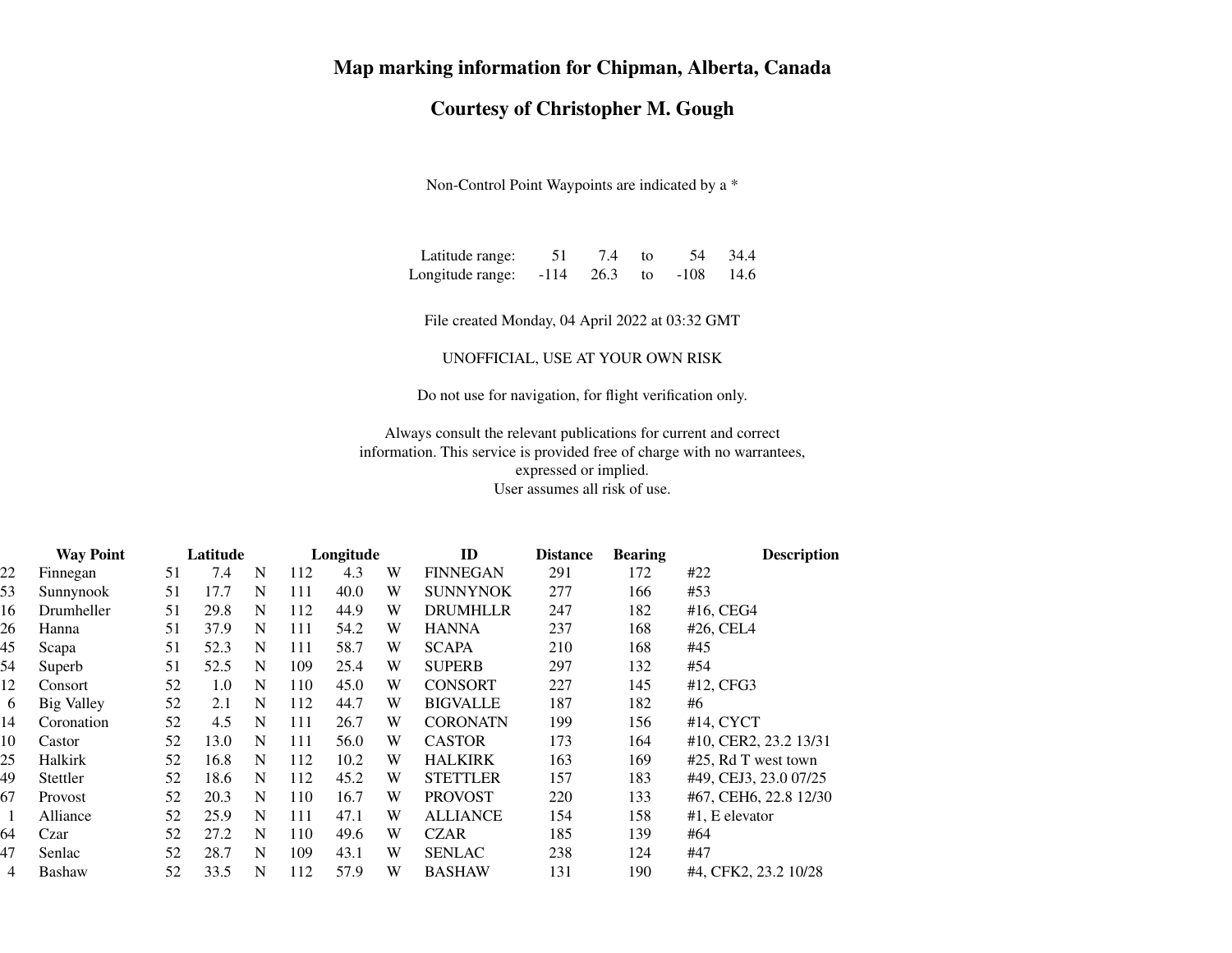|                | <b>Way Point</b>     |    | Latitude |             | Longitude |      |   | ID              | <b>Distance</b> | <b>Bearing</b>   | <b>Description</b>                  |  |
|----------------|----------------------|----|----------|-------------|-----------|------|---|-----------------|-----------------|------------------|-------------------------------------|--|
| 23             | Forestburg           | 52 | 34.5     | ${\bf N}$   | 112       | 5.0  | W | <b>FORSTBRG</b> | 132             | 164              | #23, CEF6, 23.2 10/28               |  |
| 15             | Donalda              | 52 | 35.0     | ${\bf N}$   | 112       | 34.2 | W | <b>DONALDA</b>  | 126             | 178              | #15, RR Hwy X                       |  |
| 27             | Hardisty             | 52 | 38.8     | ${\bf N}$   | 111       | 23.1 | W | <b>HARDISTY</b> | 145             | 145              | #27, CEA5, 23.2 07/25               |  |
| 21             | Ferintosh            | 52 | 45.9     | ${\bf N}$   | 112       | 58.5 | W | <b>FERINTSH</b> | 108             | 192              | #21, Elevator West                  |  |
| 41             | North Battleford     | 52 | 46.1     | ${\bf N}$   | 108       | 14.6 | W | <b>NBTTLFRD</b> | 310             | 108              | #41, 22.1 12/30                     |  |
| 46             | Sedgewick            | 52 | 46.7     | ${\bf N}$   | 111       | 41.9 | W | <b>SEDGEWCK</b> | 122             | 149              | #46, Senior citizen home            |  |
| 18             | Edberg               | 52 | 47.2     | ${\bf N}$   | 112       | 42.7 | W | <b>EDBERG</b>   | 104             | 183              | #18, Battle River bridge 5km        |  |
| 44             | Rosalind             | 52 | 47.6     | ${\bf N}$   | 112       | 26.8 | W | <b>ROSALIND</b> | 104             | 173              | #44, Rd RR X NW town                |  |
| 52             | Strome               | 52 | 48.5     | ${\bf N}$   | 112       | 3.9  | W | <b>STROME</b>   | 108             | 159              | #52, Hwy13 T X town                 |  |
| 36             | Marsden              | 52 | 50.0     | ${\bf N}$   | 109       | 49.0 | W | <b>MARSDEN</b>  | 211             | 117              | #36                                 |  |
| 20             | Fabyan               | 52 | 53.6     | ${\bf N}$   | 111       | 0.4  | W | <b>FABYAN</b>   | 142             | 130              | #20, Hwy bridge across Battle River |  |
| $\overline{5}$ | Bawlf                | 52 | 54.0     | ${\bf N}$   | 112       | 33.0 | W | <b>BAWLF</b>    | 91              | 176              | #5, CFR2, 23.2 16/34                |  |
| 32             | Kinsella             | 52 | 59.7     | ${\bf N}$   | 111       | 30.9 | W | <b>KINSELLA</b> | 109             | 137              | #32                                 |  |
| 42             | Paradise Valley      | 53 | 1.3      | ${\bf N}$   | 110       | 17.1 | W | <b>PARDSVLL</b> | 174             | 115              | #42                                 |  |
| 9              | Camrose              | 53 | 2.5      | ${\bf N}$   | 112       | 49.0 | W | <b>CAMROSE</b>  | 76              | 189              | #9, CEQ3, N end RW                  |  |
| 60             | Viking               | 53 | 6.0      | ${\bf N}$   | 111       | 52.0 | W | <b>VIKING</b>   | 85              | 143              | #60, CEE8, 23.2 13/31               |  |
| 29             | Holden               | 53 | 13.8     | ${\bf N}$   | 112       | 13.9 | W | <b>HOLDEN</b>   | 60              | 154              | #29, E elevator                     |  |
| 35             | Lloydminster         | 53 | 18.6     | ${\bf N}$   | 110       | 4.3  | W | <b>LLDMNSTR</b> | 175             | 104              | #35, 22.2 08/26                     |  |
| 37             | Minburn              | 53 | 18.7     | ${\bf N}$   | 111       | 21.7 | W | <b>MINBURN</b>  | 95              | 118              | #37                                 |  |
| 33             | Kitscoty             | 53 | 20.4     | ${\bf N}$   | 110       | 20.0 | W | <b>KITSCOTY</b> | 158             | 105              | #33, E elevator                     |  |
| 59             | Vermilion            | 53 | 21.3     | ${\bf N}$   | 110       | 49.6 | W | <b>VERMILIN</b> | 126             | 108              | #59, RW taxiway T                   |  |
| 56             | Tofield              | 53 | 22.3     | ${\bf N}$   | 112       | 41.8 | W | <b>TOFIELD</b>  | 39              | 186              | #56, CEV7, 23.2 10/28               |  |
| 30             | Innisfree            | 53 | 22.8     | ${\bf N}$   | 111       | 31.4 | W | <b>INNISFRE</b> | 82              | 117              | #30, Southest elevator              |  |
| 63             | <b>Beaver County</b> | 53 | 25.5     | ${\bf N}$   | 112       | 23.2 | W | <b>BEAVRCNT</b> | 36              | 153              | #63                                 |  |
| 58             | Vegreville           | 53 | 30.9     | ${\bf N}$   | 112       | 1.6  | W | VEGREVLL        | 46              | 119              | #58, CEV3, 22.8 13/31               |  |
| 24             | Goyer Field          | 53 | 34.6     | ${\bf N}$   | 112       | 58.9 | W | <b>GOYERFLD</b> | 28              | 236              | #24, CGF2                           |  |
| 38             | Mundare              | 53 | 35.7     | ${\bf N}$   | 112       | 20.2 | W | <b>MUNDARE</b>  | 24              | 125              | #38, Water tower                    |  |
| $\ast$         | M.Y. Airfield        | 53 | 38.2     | ${\bf N}$   | 112       | 36.0 | W | M.Y.AELD        | 9.3             | 167              | <b>Grass 123.4</b>                  |  |
| 28             | Hillard              | 53 | 38.5     | ${\bf N}$   | 112       | 29.0 | W | <b>HILLARD</b>  | 13              | 130              | #28                                 |  |
| 39             | Myrnam               | 53 | 39.5     | ${\bf N}$   | 111       | 13.2 | W | <b>MYRNAM</b>   | 93              | 93               | #39                                 |  |
| 70             | <b>Start South</b>   | 53 | 40.4     | ${\bf N}$   | 112       | 38.0 | W | <b>START SO</b> | 5.0             | 180              | #70                                 |  |
| 3              | Astotin Lake         | 53 | 40.6     | ${\bf N}$   | 112       | 49.8 | W | <b>ASTOTNLK</b> | 14              | 251              | #3                                  |  |
| 57             | Two Hills            | 53 | 42.6     | ${\bf N}$   | 111       | 47.4 | W | <b>TWOHILLS</b> | 56              | 90               | #57, CEL6, 23.2 12/30               |  |
| 68             | <b>Start East</b>    | 53 | 43.0     | ${\bf N}$   | 112       | 33.5 | W | <b>START EA</b> | 5.0             | 90               | #68                                 |  |
| 11             | Chipman              | 53 | 43.0     | ${\bf N}$   | 112       | 38.0 | W | <b>CHIPMAN</b>  |                 |                  | #11, CFU3, AF hangar                |  |
| 71             | <b>Start West</b>    | 53 | 43.0     | ${\bf N}$   | 112       | 42.5 | W | <b>START WE</b> | 5.0             | 270              | #71                                 |  |
| 31             | Josephburg           | 53 | 43.6     | ${\bf N}$   | 113       | 5.2  | W | <b>JOSPHBRG</b> | 30              | 272              | #31, CFB6, 23.5 08/26               |  |
| 66             | Lamont               | 53 | 45.6     | ${\bf N}$   | 112       | 47.0 | W | <b>LAMONT</b>   | 11              | 296              | #66                                 |  |
| 69             | <b>Start North</b>   | 53 | 45.8     | ${\bf N}$   | 112       | 38.0 | W | <b>START NO</b> | 5.0             | $\boldsymbol{0}$ | #69                                 |  |
| 17             | Duvernay             | 53 | 47.4     | ${\bf N}$   | 111       | 41.2 | W | <b>DUVERNAY</b> | 63              | 82               | #17, N end bridge                   |  |
| 8              | <b>Bruderheim</b>    | 53 | 48.0     | $\mathbf N$ | 112       | 55.5 | W | <b>BRUDERHM</b> | 21              | 296              | #8, Church                          |  |
|                |                      |    |          |             |           |      |   |                 |                 |                  |                                     |  |